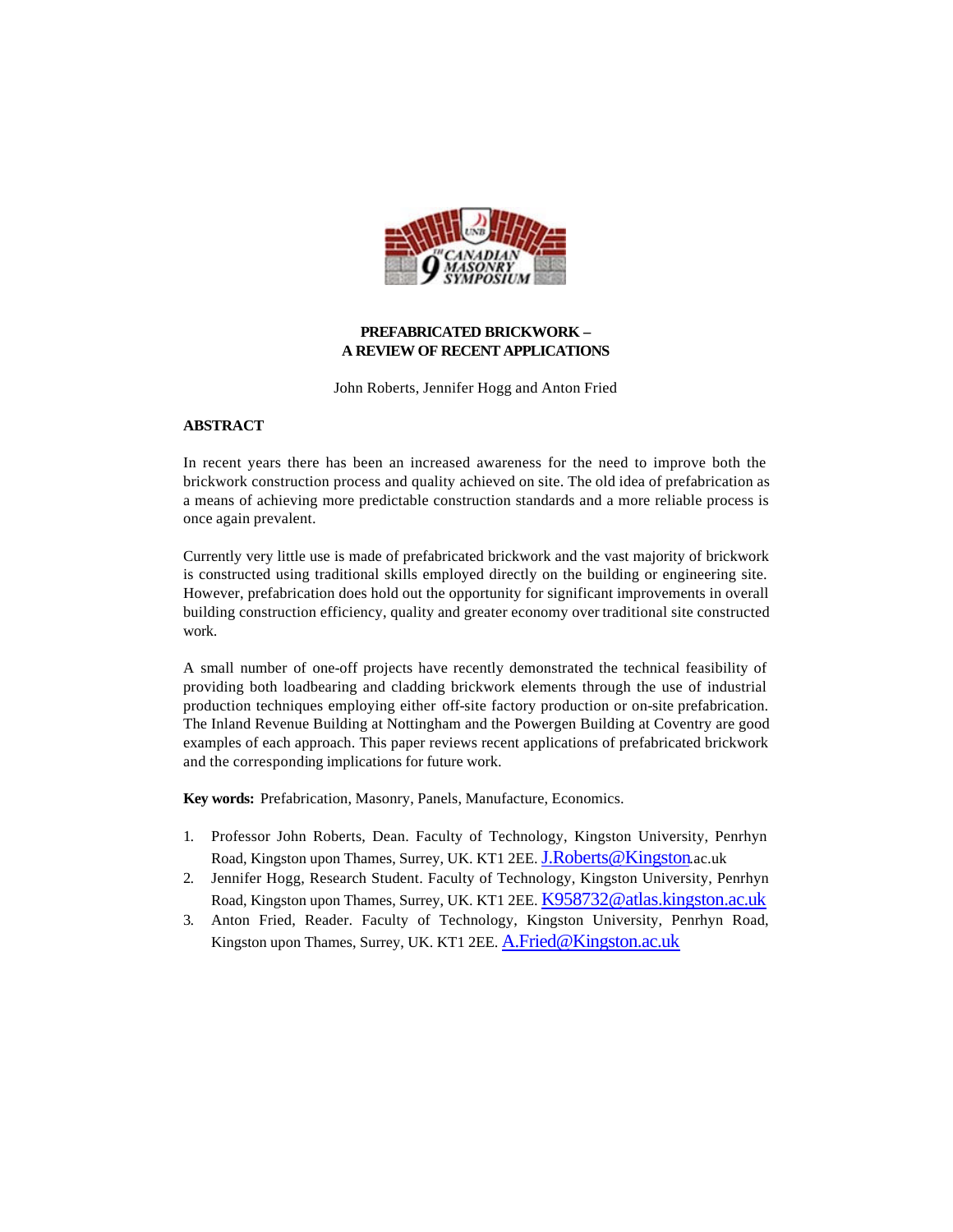#### **INTRODUCTION**

Masonry has been used for centuries as a building material due to its durability, insulation properties and fire and weather resistance. Unfortunately traditional bricklaying methods are slow and laborious, requiring the skill of trained masons and over the last few decades, other materials such as steel and concrete have become more and more popular. In recognition of this situation, there has been an increased interest into looking for alternatives and improvements in the construction of brickwork and one solution is the widespread use of prefabrication.

#### **TECHNIQUES FOR PREFABRICATION**

In 1973 the National Concrete Masonry Association produced a paper observing how pre-assembled concrete masonry wall panels were suitable for a variety of construction jobs ranging from simple screen fences to high-rise buildings. The paper discusses two methods for the production of these panels: -

- 1) Built manually i.e. using masons to place the bricks into position.
- 2) Built mechanically i.e. the bricks are laid by machines.

 When using the manual method, one approach is to position the bricks without mortar to form several panels adjacent to one another, which are then reinforced and grouted. A three-man crew is employed for this task and is capable of producing 1,800 square feet per day. The benefit of manual construction is that it can be done at the building site (providing there is space) and is adaptable to particular design requirements. The mechanical method involves the use of a 'wall machine' located in the factory. The machine is programmed to lay the bricks into position and complete the necessary work required for the formation of joints and the appropriate reinforcement. In theory, the machine would be capable of laying walls up to 3.7m by 6.1m (12 feet by 20 feet), sixteen times faster than manual workers doing the same job. Whichever method is chosen, once complete the panels need to be transported to site. The paper describes how this is made possible using standard trucks with slight modifications or specially designed low bed trailers. At the site, the panels are lifted into position using cranes, set and braced into place and then wall and floor joints are grouted. The whole procedure is relatively quick with only a minimum amount of staff required.

# **REASONS FOR PREFABRICATION**

 In 1979, a paper written by Takahashi Y et al examines some of the reasons for the introduction of prefabrication into brickwork. One of the issues brought to light was the decrease in numbers of skilled masons on site, which in turn lead to longer construction times and failures occurring due to bad workmanship. The paper discusses how the use of prefabricated brickwork could lead to improvements in the quality of brickwork and decreased construction times and costs. The authors highlight how, using methods of construction as described in the 1973 NCMA paper, pre-assembly can eliminate the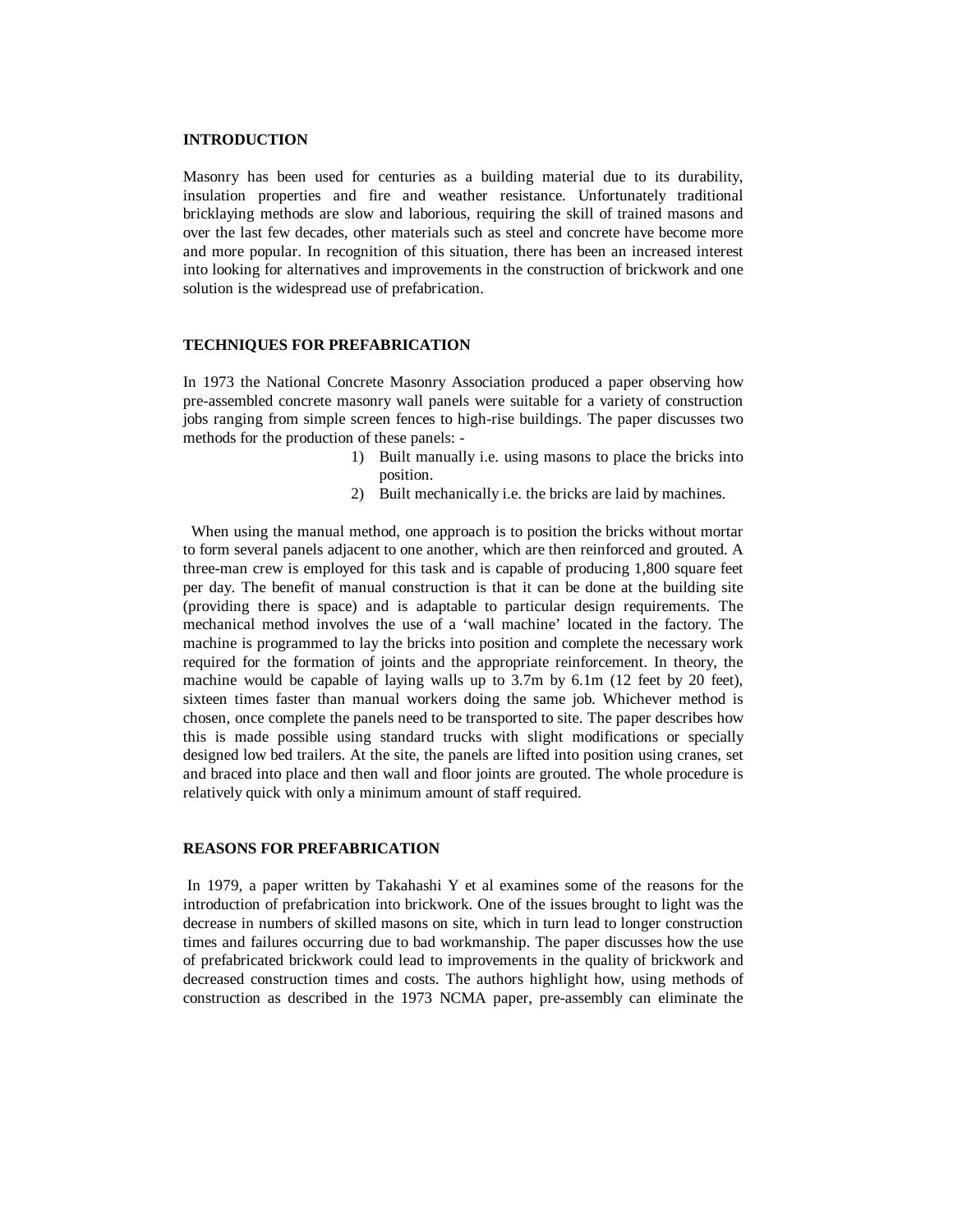need for skilled bricklayers and reduce both the quantity and time needed to use scaffolding.

In 1991, Klein U. and Kohler W. also highlighted the main reason for needing prefabrication i.e. the lack of skilled masons and the unlikely event that this will improve in the coming years. The benefits of prefabrication completed under factory conditions are listed, including uninterrupted work independent of weather conditions, productivity increase and humane workplaces. It is also mentioned that pre-assembly will produce a product of 'optimum quality' as work can be constantly supervised, a task that is quite difficult on the job site.

# **OPTIMISING PREFABRICATION**

Using pre-assembly techniques can make the whole process of brick-laying more complicated, but despite this many people believe it is worth the effort. William D. Palmer wrote a paper that continues to emphasise the numerous benefits pre-assembled brick panels have over conventional brickwork. He talks about another method of prefabrication which involves using masons to build walls by hand, as they would on site, but within the factory using electric scaffolds which enable masons to be constantly working at waist height and without the problems of adverse weather conditions. This method has an advantage over the previously described 'pre-cast' methods because every panel is handmade and therefore each one can be different. Pre-cast panels are better when bulk supplies of the same format are needed, if each form had to be different the price would be unacceptably high. Due to the design flexibility of hand pre-assembled panels, complex shapes such as sloping sills, arches etc. that would cause great difficulty on site, can be produced very easily in the factory. They can be erected in most weather conditions and using panels can practically eliminate the need for scaffolding on site, as mentioned by Takahashi Y. et al, as they are lifted into position by crane. Prefabricated brick panels can also prove to be much more cost effective on 'tight sites' where there is very little room as they can be delivered using the 'just in time' principle, leading to less congestion on site.

Palmer writes about two additional advantages of pre-assembled panels. Firstly, prefabricated panels have the benefit of being reinforced which allows the wall to perform as a structural element, unlike typical brick veneers. Secondly, the panels can be attached in such a way as to remain isolated from the building frame, which is excellent for structures built in areas prone to earthquakes!

The last point to be made by Palmer is that for a project involving prefabrication to run smoothly, good communication between the parties involved is essential and the contractor should be involved from the very beginning. This is a point echoed throughout many different papers.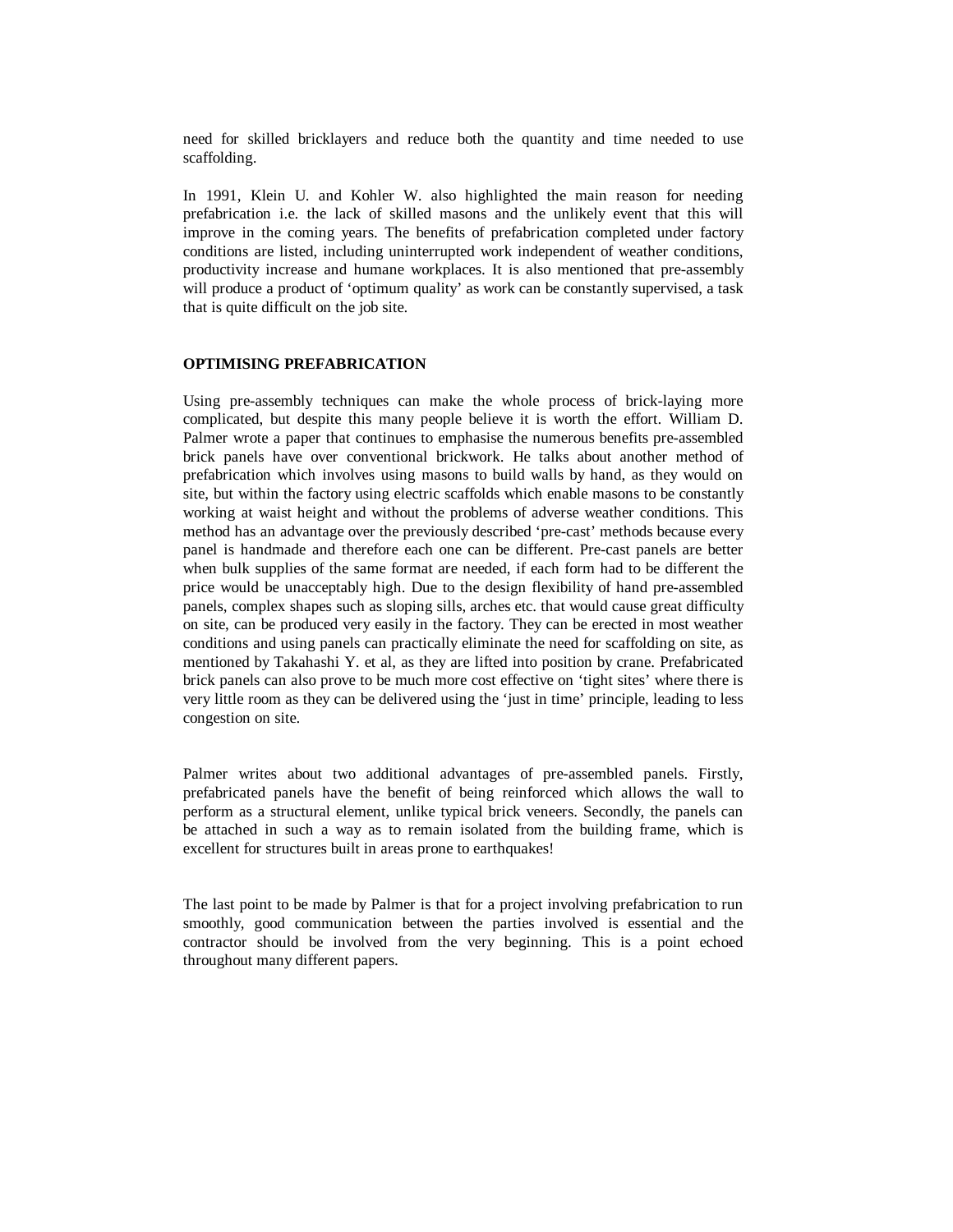# **ADVANTAGES AND DISADVANTAGES OF PREFABRICATED MASONRY**

In 1992, Fisher wrote a paper in which he discusses the three known methods for preassembly, which have been mentioned previously: -

- 1. Horizontal Casting Bricks are placed into a horizontal mould and a thin grout poured/pumped over the back of the bricks.
- 2. Vertical Casting Bricks are tightly clamped between vertical faces as grout is poured in from the top to fill the joint spaces.
- 3. Jig-Laying Traditional brick laying methods are employed with the additional help of jigs to improve productivity.

Fisher suggests the major advantages of using these methods and of prefabrication in general:

- Work is protected from changeable weather conditions.
- Design features that may be too costly or labour intensive on site can be carried out in the factory.
- More control can be exercised over materials used and construction work carried out to ensure superior quality.
- Project time is shortened due to speedy erection of wall panels leading to earlier occupancy of the building.
- No need for storage on site as panels can be delivered 'just in time'.
- Need for scaffolding is reduced dramatically.

And he also points out some of the disadvantages:

- To date there has been no published data to show that the economy of construction desired has been achieved.
- The use of prefabrication is currently limited to certain types of construction, such as cases where repetitive panels are used.
- Traditional brickwork on site allows alterations for size variations in bricks and other components to be carried out easily by adjusting joint thickness. When using prefabrication, other elements such as floor slabs can be built to achieve accuracy's not usually possible on site, which doesn't allow much scope for change.

Despite these disadvantages, a few specialised companies throughout the world have had some success with prefabrication using manual methods. Work in several countries continues towards improving the manual techniques as well as advancing the robotic wall laying machines and Fisher includes brief reviews of work carried out in some of these countries. In the USA, companies such as Vet-O-Vitz Masonry Systems which specialise in prefabrication work use a system based on single leaf brickwork with suitable reinforcement and steel sections to provide connections. Construction tends towards the manual method of using bricklayers, but in factory conditions with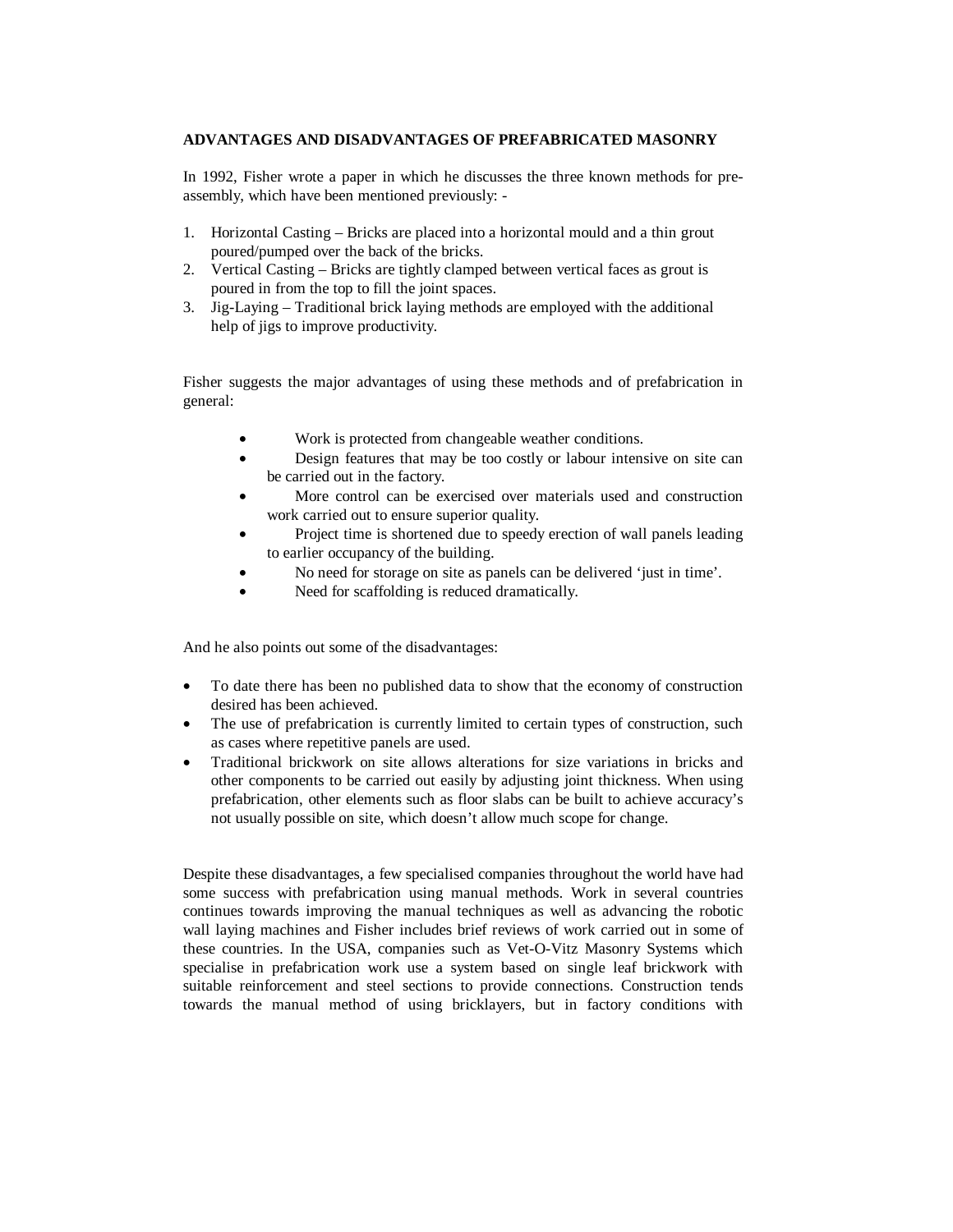electronic jigs. In Holland, Sterk Bedrijven at Rossum also uses a manual system of prefabrication, by laying the bricks out horizontally on tilting tables and filling in joints using a mobile hopper. The maximum panel size produced is 9m by 4m (30 feet by 13 feet*),* which is cured for a minimum of three days and then transported to site. A trial plant was set up to produce the Keybrick system, based on an Italian patented system, where the walls are erected dry and filled with a liquid grout. In Holland, mortar was eliminated altogether through the use of glued joints, obtaining the effect of brickwork mortar joints through the profile of the unit.

In Australia the 'Panelbrick' system has been adopted, which involves using a tilting table combined with robotic laying, steel reinforcement and a super-plasticised mortar mix. Denmark showed interest in robotic labour and Peterson had developed a panelmaking machine. A rate of 1000 bricks per hour would be deemed satisfactory and in 1992 a rate of 900 bricks per hour had been achieved. However, the machine still needed further developments to make it acceptable for commercial use.

#### **COST AND STRUCTURAL EFFICIENCIES**

In 1998, Treppke D. addressed the issue of cost efficiency with respect to prefabrication. By itself, even the most flexible pre-assembly system will only make a small contribution to the overall cost-efficiency of construction, unless other factors such as the building team and building parameters are constantly kept in mind. By involving the whole building team, which would include architects, consultants and contractors in the early stages and through careful consideration of the building parameters and uses of prefabrication, there can be considerable cost reductions made whilst at the same time improving the construction process.

The importance of the early involvement of all parties is vital for two main reasons. Firstly, 80% of the construction costs are determined in the planning phase of a project. If all architects, consultants and contractors are present, then it allows them to voice their opinions and expertise and help determine any feasible cost reductions that can be made at this time. Secondly, with everyone involved from the beginning there is less need for repeat meetings and double processing and thus making the planning process more efficient. Together, early integration of the building team and increased flexibility in prefabricated elements can reduce the amount of work carried out on site, allow construction sequences to run more smoothly and make an important contribution towards increasing the productivity and overall cost efficiency of construction.

 Another area in which efficiency is becoming more prevalent is in the actual design of the structure with clients wanting buildings that offer maximum efficiency in terms of volume and available floor space. In January 2000, Acker Van A. wrote a paper observing some of the factors contributing to the increased demand for modernised techniques and materials in the construction business. As well as increased financial and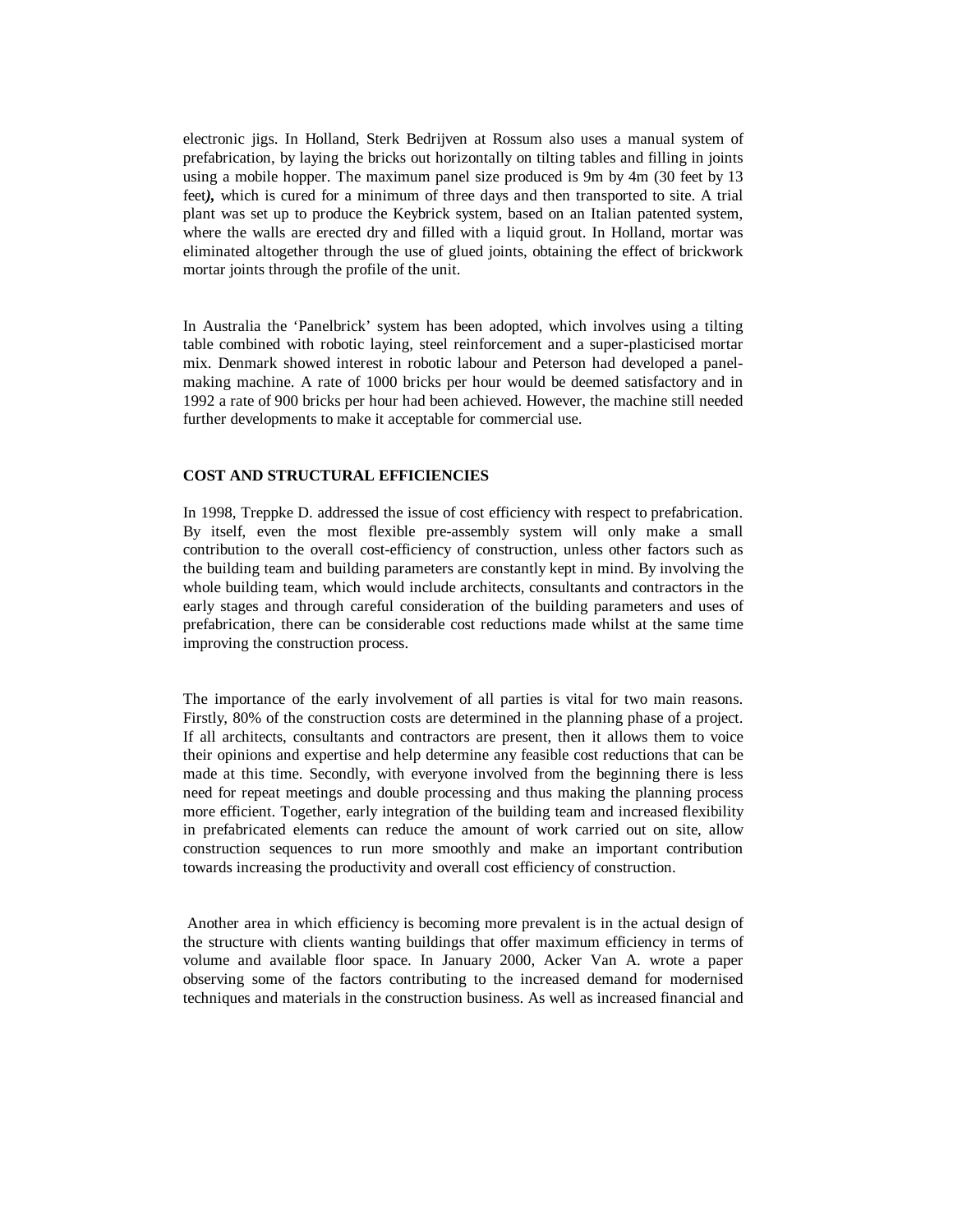structural efficiency there is the need for structures that are flexible in use and adaptable for change in the future. Certain buildings need to be flexible enough to allow for many changes during their lifespan, such as offices, but future building design will also need to be easily adaptable to allow for any structural changes that may need to occur. Increasingly, demolition will be replaced by renovation in order to preserve the environment and reduce waste. Optimum use should be made of materials and techniques available. Instead of producing buildings made of the same material, there is now a tendency to use materials and techniques best suited for the job and that provides a higher standard of quality and endurance.

 Prefabrication has the potential to succeed in the modern market, not only through speed of construction and reduction of waste, but also through the use of new high performance materials and the production of hybrid structures (combination of prefabricated concrete with one or more other type(s) of structural element in the same structure).

### **CURRENT PROBLEMS ASSOCIATED WITH PREFABRICATION**

 In contrast to many other papers written, Giovanni Peirs wrote a paper in 1998 which suggests that prefabrication techniques are not yet evolved enough to provide a realistic replacement for traditional bricklaying. As the title of the paper suggests the author looks at some of the areas of masonry that need improving in order for it to remain the popular choice in construction materials. There is the acknowledgement that traditional brick laying is slow and uneconomical with plenty of room for improvement, but at the present time prefabrication is more of a hindrance than help. The biggest problem with pre-assembled panels is the creation of joints, which can leave buildings more vulnerable. There is also a point made that at the moment the use of large wall panels doesn't actually solve any cost problems and is unlikely to do so in the immediate future. Until vast improvements are made in mechanical bricklaying, prefabrication is not the practical option.

### **CASE STUDIES**

Prefabrication is still not the perfect solution for many construction jobs and it is accepted that adjustments and improvements need to be made in order to get the process running smoothly. However, despite the reservations of some critics there have been a number of successful cases involving the use of prefabricated masonry panels in construction. A recent project carried out by Andrew Fanning at the University of Teesside, UK, highlights case studies of buildings constructed using full pre-assembled or part pre-assembled methods. The studies discuss the type of work carried out, the contractual agreements used, design and specifications required of the brickwork, procurement arrangements, construction techniques, transportation and erection facilities needed and the supply chain interaction. As with all construction work, each job had its own requirements and design specifications, but interestingly the reasons for choosing pre-assembled brickwork were very similar to those highlighted in earlier papers.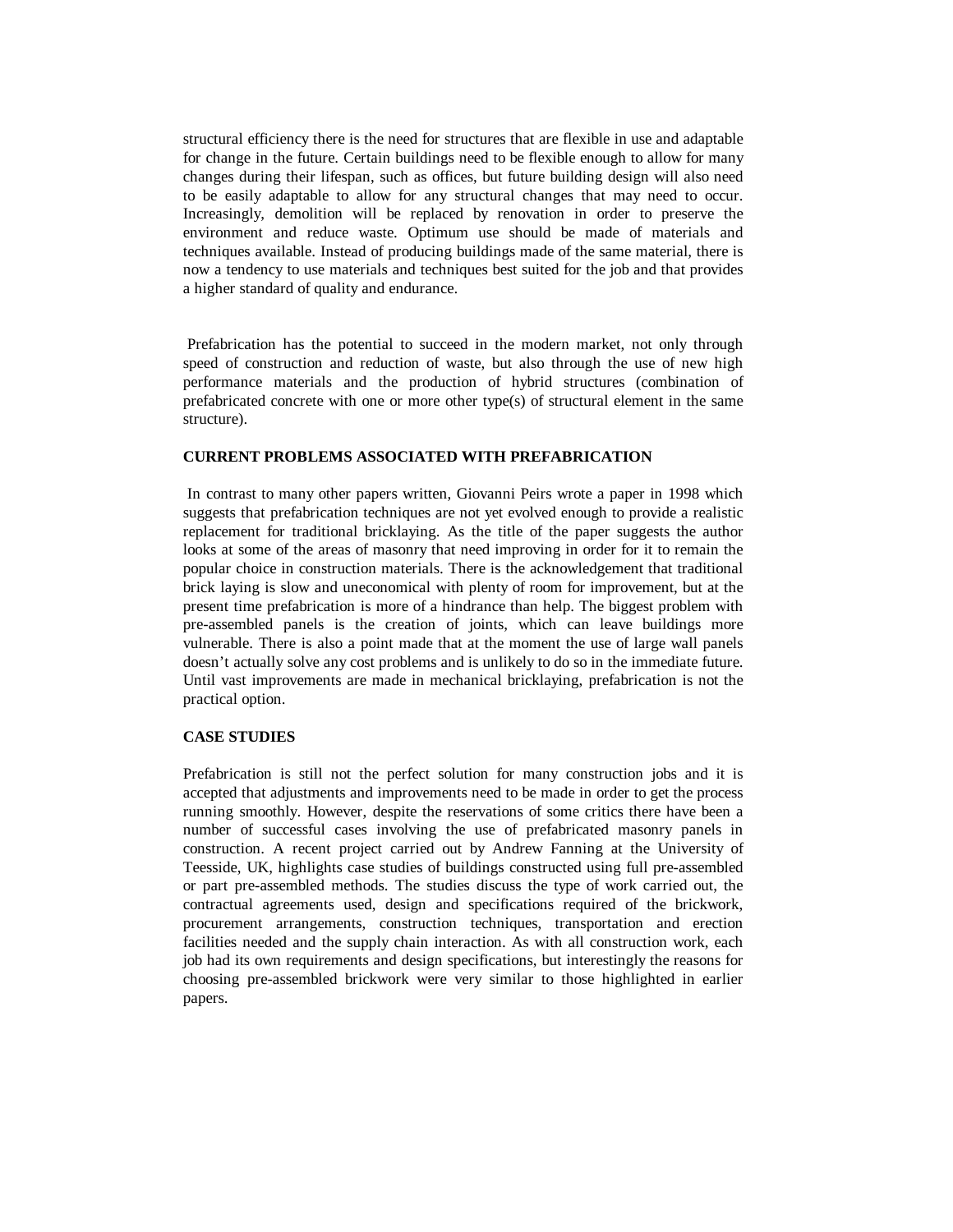Prefabrication has the main advantage of being carried out within the protective, controlled environment of the factory and remains unaffected by the weather, allowing work to continue 24 hours a day, in dry, warm, well-lit working conditions. The elements can be stored and taken to site when required using either flatbed or A-frame trailers. Building off-site in a factory also means that construction can progress at a much faster rate as the brickwork could start almost straight away and in some cases be completely removed from the critical path. The faster productivity results in downstream benefits including shorter duration times for overall construction. Panels are moved into place on site through the use of cranes, thus helping to reduce or eliminate the need for scaffolding and create a reduction in overall site waste. These benefits of time saving, less scaffolding and less waste help compensate for the higher costs of the prefabricated elements.

It is important to note that whilst prefabrication produces quicker results, there is no reduction in the quality of workmanship or lowering of standards. In fact the quality is raised due to the improved working conditions of the factory environment. To ensure an accurate finish the process relays heavily on standardisation, which is necessary to ensure that all units fit together perfectly when placed on site. The prefabricated panels are often used as a benchmark of quality when conventional brickwork is also included on the project.

Among the case studies are two successful projects carried out in Britain which show how well prefabrication systems can work. The first study looks at the Inland Revenue Centre, Nottingham, UK (see figure1) with Trent Concrete acting as specialist contractors. The large office development provided a brief that required value for money and the flexibility to provide for the changing needs of the client and other possible owners in the future. There was a preference for a green solution and the architects' Michael Hopkins and Partners provided a design able to provide excellent energy efficiency due to the inherent thermal capacity of the construction materials. Ove Arup & partners were chosen as project engineers and decided that, although there was enough time to build the solid brick piers on site, due to possible hold ups caused by weather and scaffolding delay it would be better to have them prefabricated off-site. The pre-assembled units could perform several functions and had no applied finishes, which not only influenced the design but also reduced cost and kept in time with the project program.



Figure 1. Inland Revenue Centre, Nottingham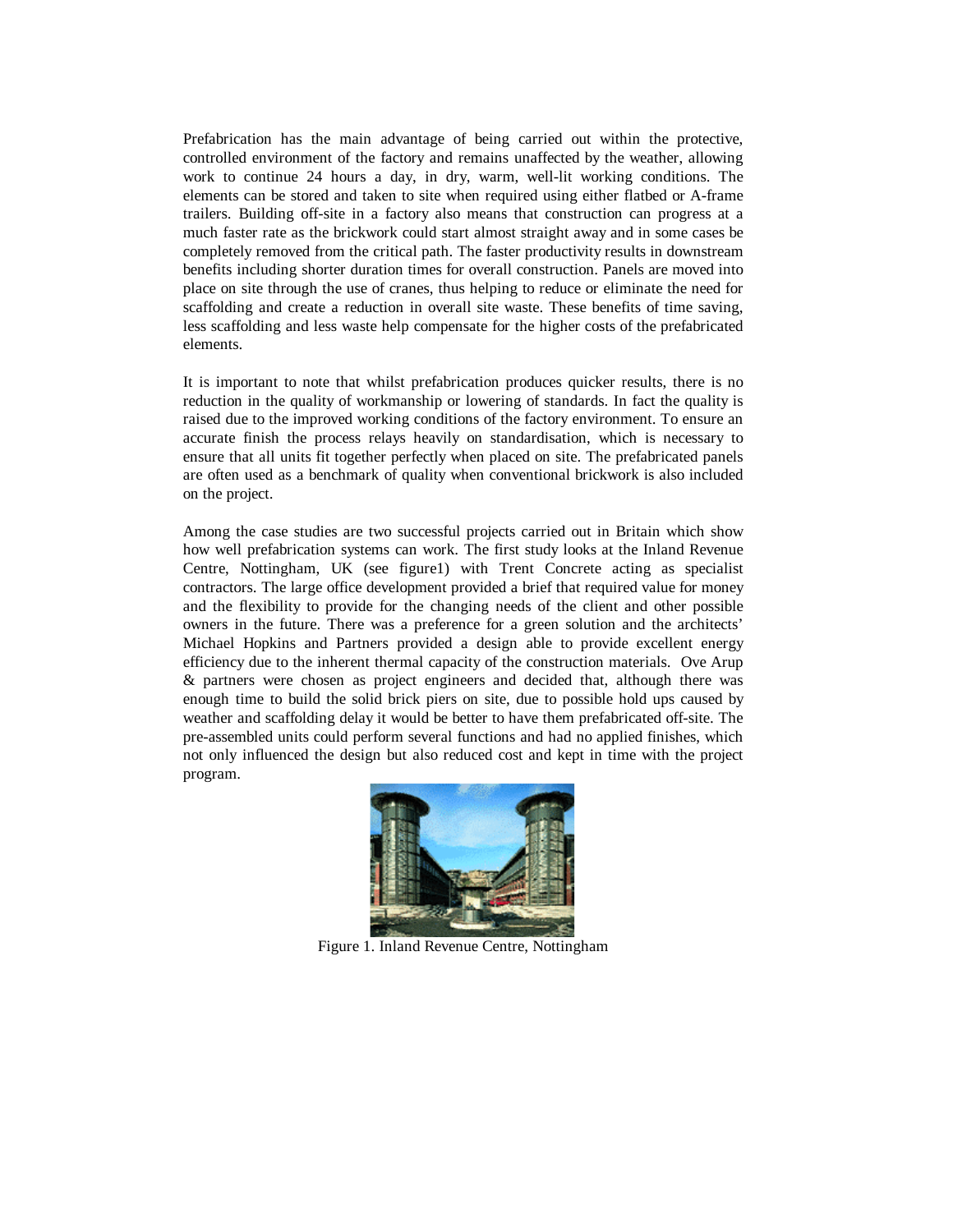The piers were built off-site at Trent Concrete's factory using traditional bricklaying methods combined with profiles, jigs and other sufficient lifting apparatus enabling the bricklayers to achieve a high standard of accuracy (− + 7mm tolerance). Each pier was built around a steel lifting bar attached to a steel base plate and the finished piers were left to cure. Pre-cast concrete saddle-shaped sockets were produced simultaneously elsewhere and attached to the tops of the piers. When placed on site the lifting rod eye was removed and the void grouted to provide a connection between the floor, pier, cap and slab. A-frame trailers were used to transport the piers to site and they were lifted into position using mobile cranes.

The supply chain for the pier construction worked in a similar way to methods used for on site production. Brick orders were placed and cancelled as required directly through the manufacturers allowing resources to be monitored and waste to be recognised and controlled.

Although the higher cost of prefabricated elements may give the impression that the project cost will be greater, the outcome in relation to total project duration shows that this method of brickwork is actually cost effective and a proven success.

 The second study looks at a partial pre-assembled masonry project developing the Powergen Headquarters in Coventry, UK, where prefabrication methods were used to build post-tensioned stack bonded panels, constructed within a tented area on-site.

 Like the Inland Revenue project, the reasons behind choosing pre-assembly were unpredictable weather conditions, project duration and the risks involved with conventional brickwork. The architects (Bennetts Associates) stated that not only did prefabrication allow for the brickwork to be removed from the critical path but it also allowed for a controlled monitoring system to ensure high quality workmanship.

Although work was carried out during the winter months (a factor that lead to the decision of pre-assembly) good weather conditions and pressing completion dates meant that some of the final panels were built in-situ, proving that prefabrication has the flexibility to work in conjunction with conventional methods. No problems were encountered when reverting back to conventional brickwork as the workforce had a full understanding of acceptable production standards.

The overall project duration was from May 1993 to Sept 1994 with work on the super structure lasting from July 1993 to April 1994. Pre-assembly allows for work to continue throughout the winter months, which enables speedy construction and continuous employment for the workforce.

Unfortunately, even though both projects were highly successful the prefabrication systems were dismantled as soon as each job had finished. This leaves the U.K without any permanent pre-assembly works, making it difficult to determine whether or not the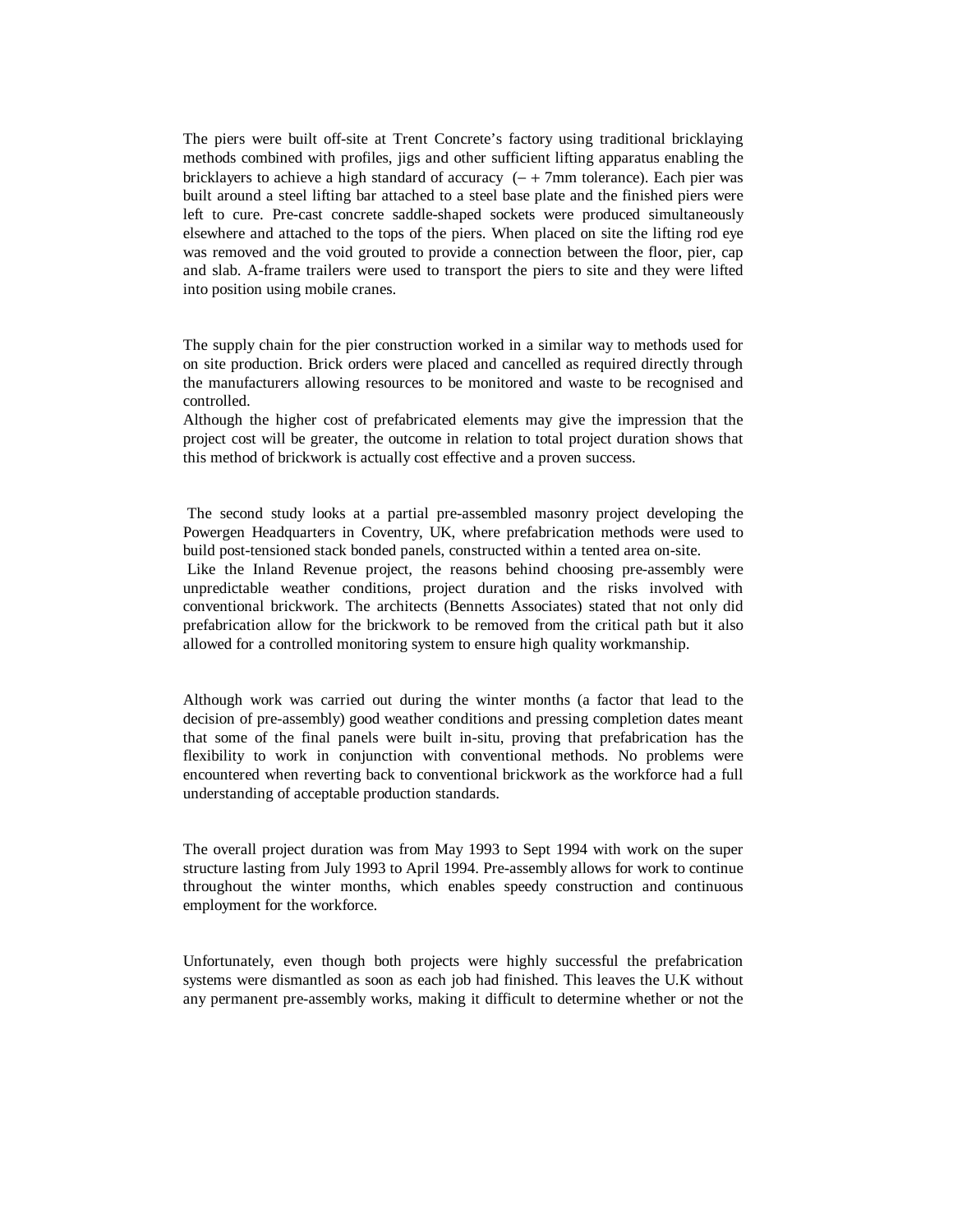construction industry could benefit from widespread use of prefabrication. However, there is a small group of companies throughout the world that produce prefabricated elements on a more permanent basis and, like the projects in Britain, achieve success with their work. With a few more adjustments made to current and possible future methods of manufacture, prefabrication could become a serious contender in the construction market place.

# **CONCLUSION**

Through study of these past papers and projects, the following conclusions about prefabricated masonry can be made: -

- Fewer skilled masons will be required
- Construction times are reduced
- The need for scaffolding is lessened and in some cases eliminated
- Decrease in congestion on site as panels can be stored in the factory and delivered 'just in time'
- Panels can be reinforced allowing wall to act as a structural element unlike typical brick veneers
- The overall cost of the project can be lowered
- Reduction in waste material
- Prefabrication is flexible enough to work along side with conventional masonry methods.

Prefabricated brickwork can be constructed indoors under factory conditions, which means: -

- There will be no more delays due to weather conditions, allowing work to be carried out at any time of the year.
- Working conditions for the labourers will be improved, including electric jigs to keep work at waist height, better lighting and protection from the weather, leading to higher productivity.
- Supervision of construction will be made easier, resulting in a higher quality of work.
- Features that may be too difficult or expensive to build on site can be produce with greater ease.

But it should also be noted that: -

- Pre-assembly techniques aren't fully developed enough yet for prefabrication to work on every construction job.
- Work still needs to be carried out on improving mechanical 'wall laying' machines to make them suitable for commercial use.